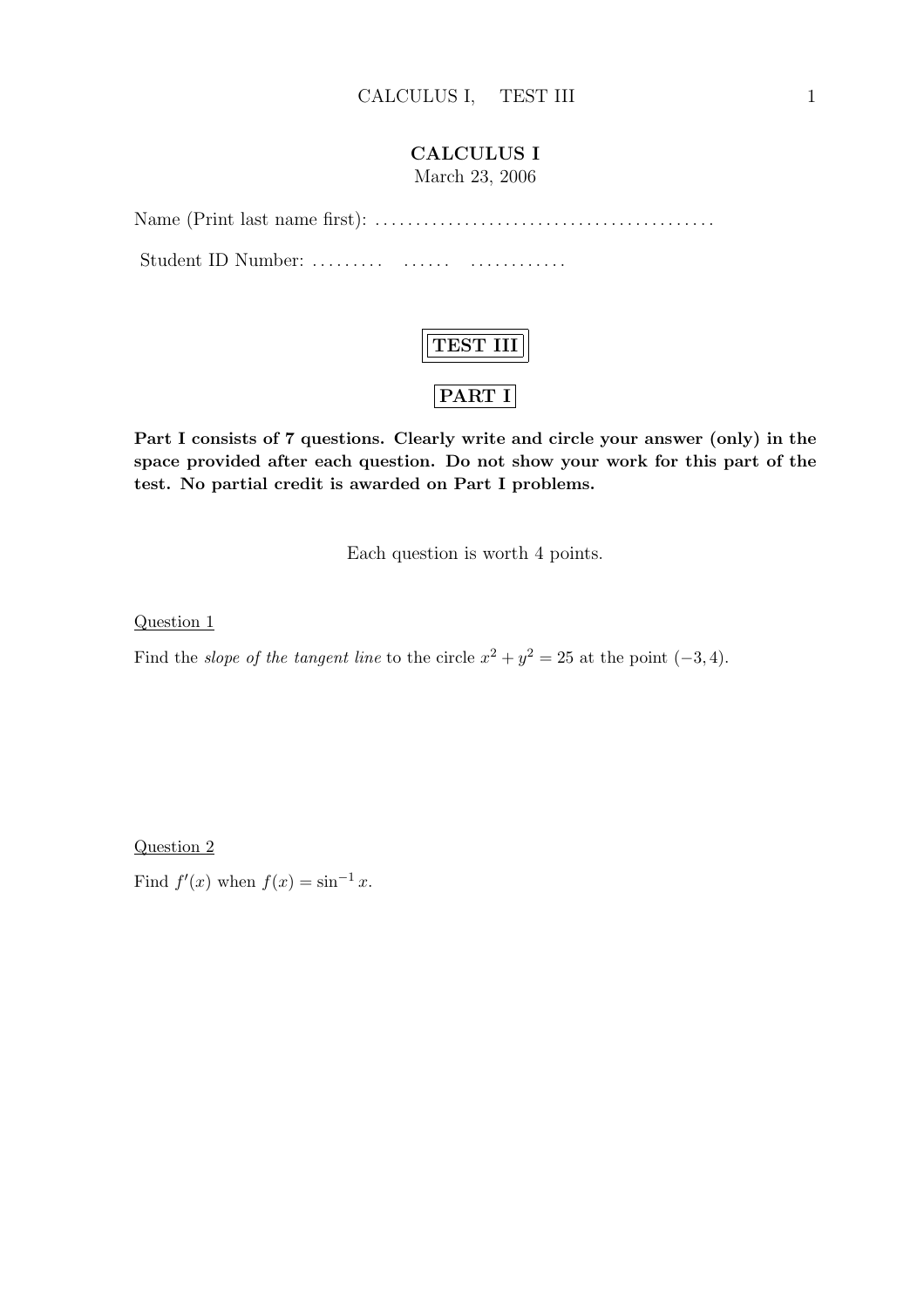#### Question 3

Find the differential dy when  $y = \ln(x^2 + 1)$ .

#### Question 4

Let  $f(x) = (\ln x)g(x)$ , where  $g(1) = -3$  and  $g(x)$  is differentiable at  $x = 1$ . Find the numerical value of  $f'(1)$ .

### Question 5

Does the function  $f(x) = x^{2/3}$  have a critical number? [Your answer must be either yes or no!]

#### Question 6

Find the critical number of the function  $f(x) = 5x^2 + 4x$ .

#### Question 7

Find the derivative of the function  $f(x) = \ln \left( \frac{x+1}{x+1} \right)$  $x - 1$  $\mathbf{r}$ . [Hint: Properties of the logarithmic function might prove useful here!]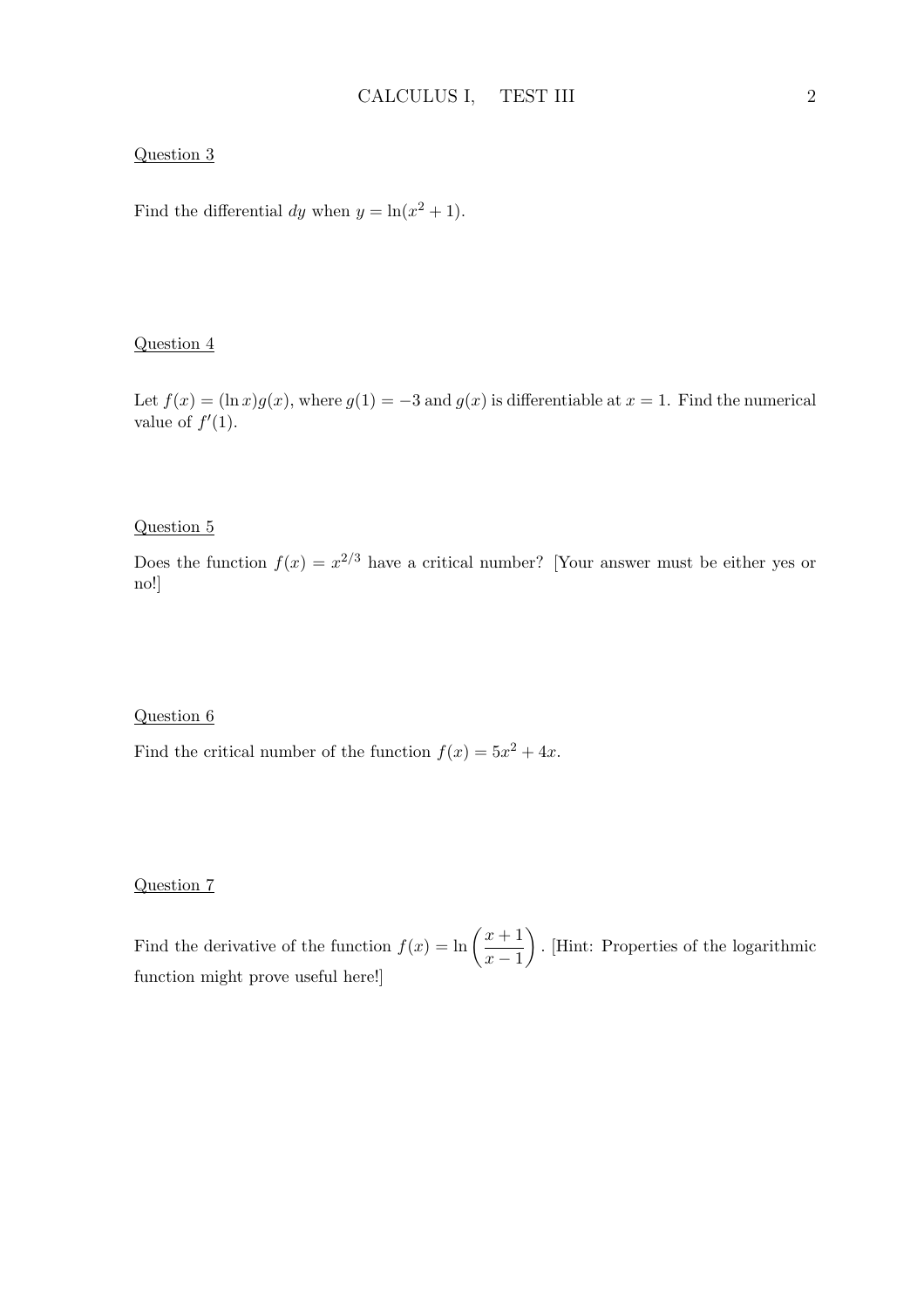### PART II

Each problem is worth 8 points.

Part II consists of 9 problems. You must show your relevant work on this part of the test to get full credit. Displaying only the final answer (even if correct) without the relevant step(s) will not get full credit.

# Problem 1

Find the linearization (or tangent line approximation) of the function

$$
f(x) = \sqrt{5 - x}
$$

at the number  $a = 1$ .

# Problem 2

Consider the curve given by the equation

$$
y + x \sin y = x^2
$$

in which  $y$  is implicitly defined as a function of  $x$ .

- (a) Use implicit differentiation to find the derivative  $y'$ .
- (b) Find the slope of the tangent line to the above curve at the point  $(0, 0)$ .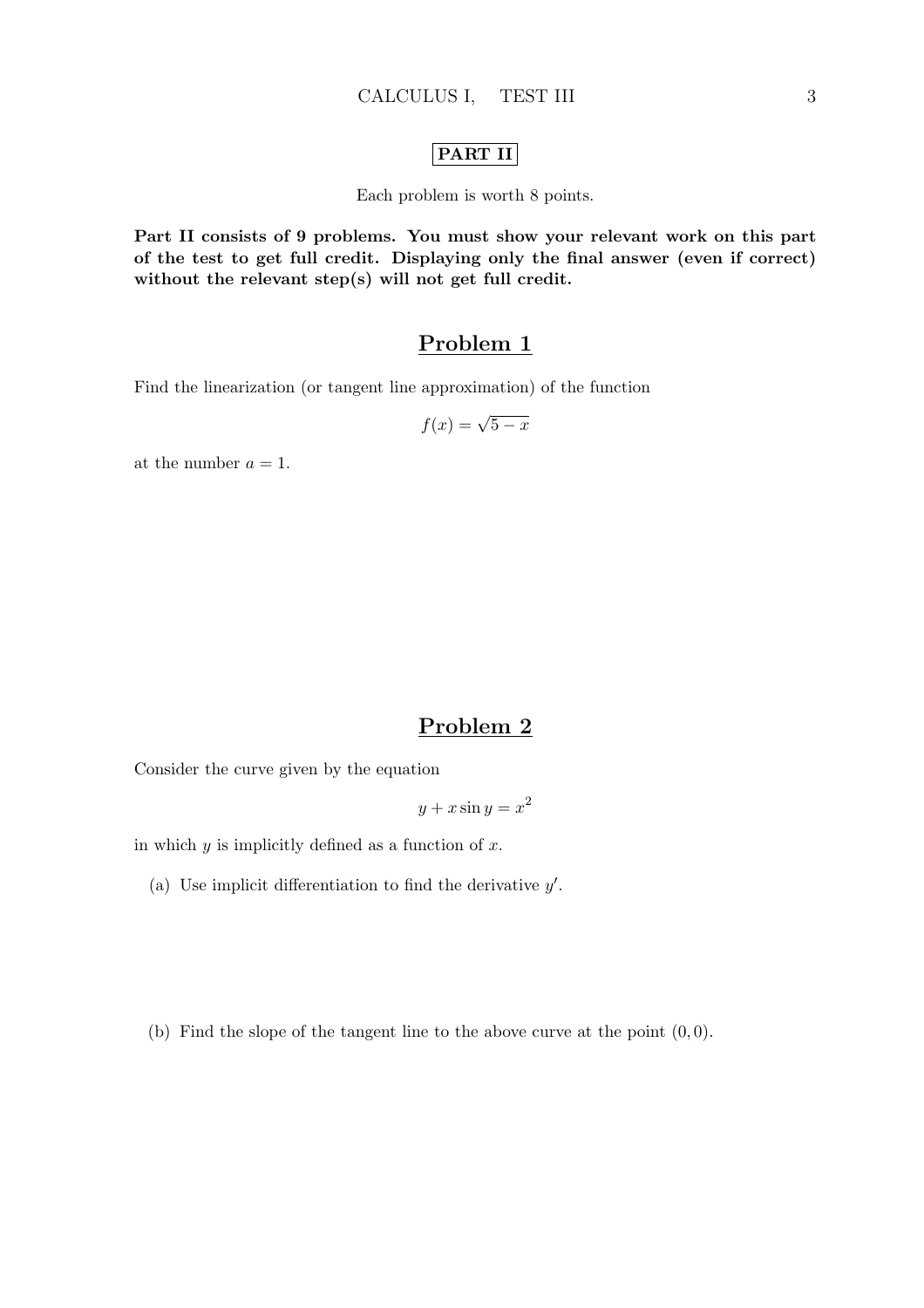Consider the function

$$
f(x) = x^3 - 3x + 1.
$$

- (a) Find, if any, all critical numbers of the function  $y = f(x)$  which are inside the open interval  $(-1, 2)$ .
- (b) Find the absolute minimum value of the function  $y = f(x)$  on the closed interval [−1, 2]. (Hint: Check end-points as well!)
- (c) Find the absolute maximum value of the function  $y = f(x)$  on the closed interval  $[-1, 2].$

## Problem 4

Use logarithmic differentiation to find the derivative of the function

 $y = x^x$ .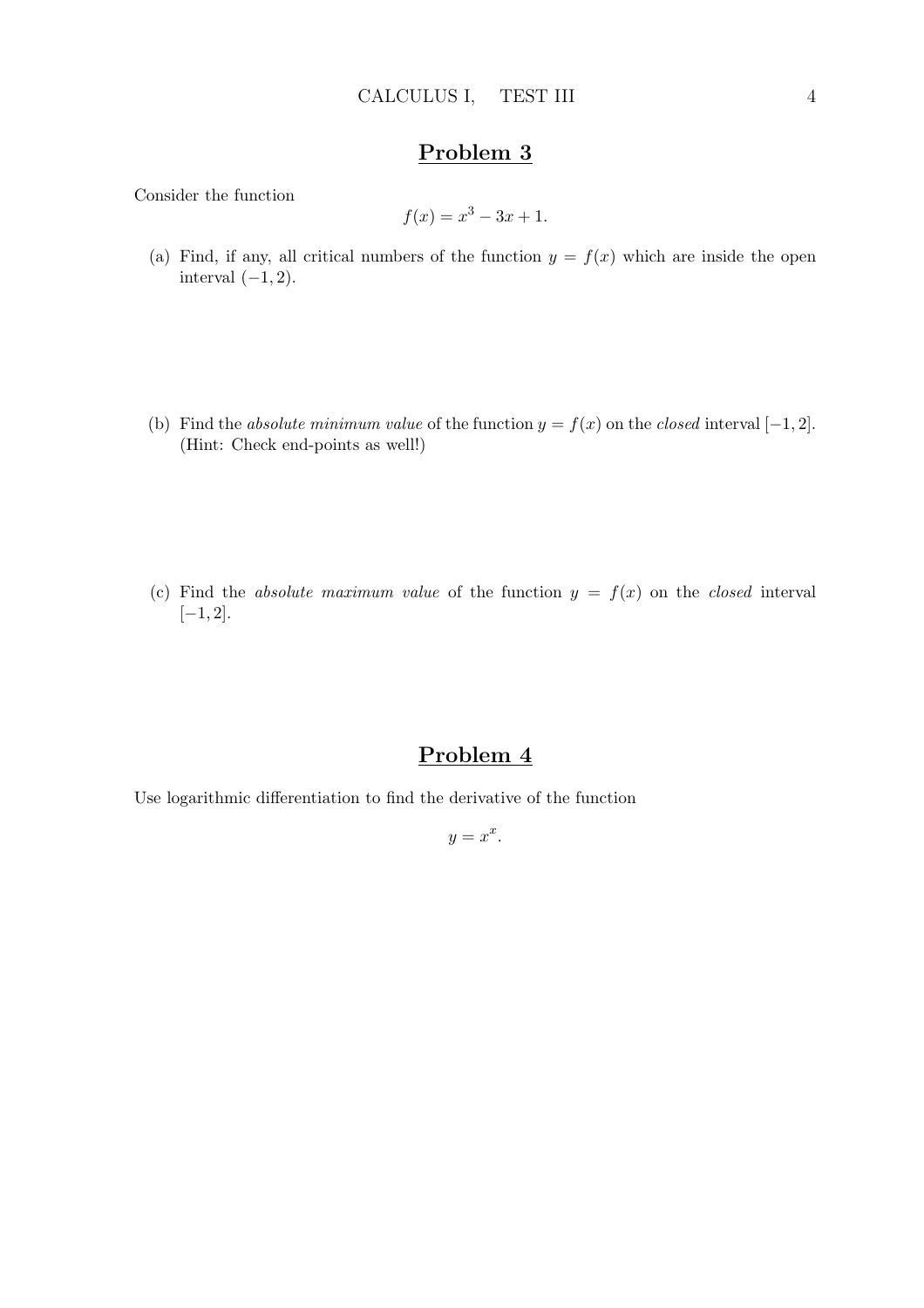The edge of a cubic box was found to be 3 ft with a possible error in measurement of 0.01 ft.

Use differentials to estimate

- (a) the maximum possible error in computing the volume of the box.
- (b) the maximum possible relative error in computing the volume of the box.
- (c) the maximum possible percentage error in computing the volume of the box.

[Hint: The volume of a cube is given by  $V(x) = x^3$  where x is the length of each edge of a cube.]

# Problem 6

Use Newton's method with  $x_1 = 1$  to find  $x_2$ , the second approximation to the root of the equation

$$
x - 1 + \tan^{-1} x = 0.
$$

h Hint:  $\tan^{-1} 1 = \frac{\pi}{4}$ 4 i .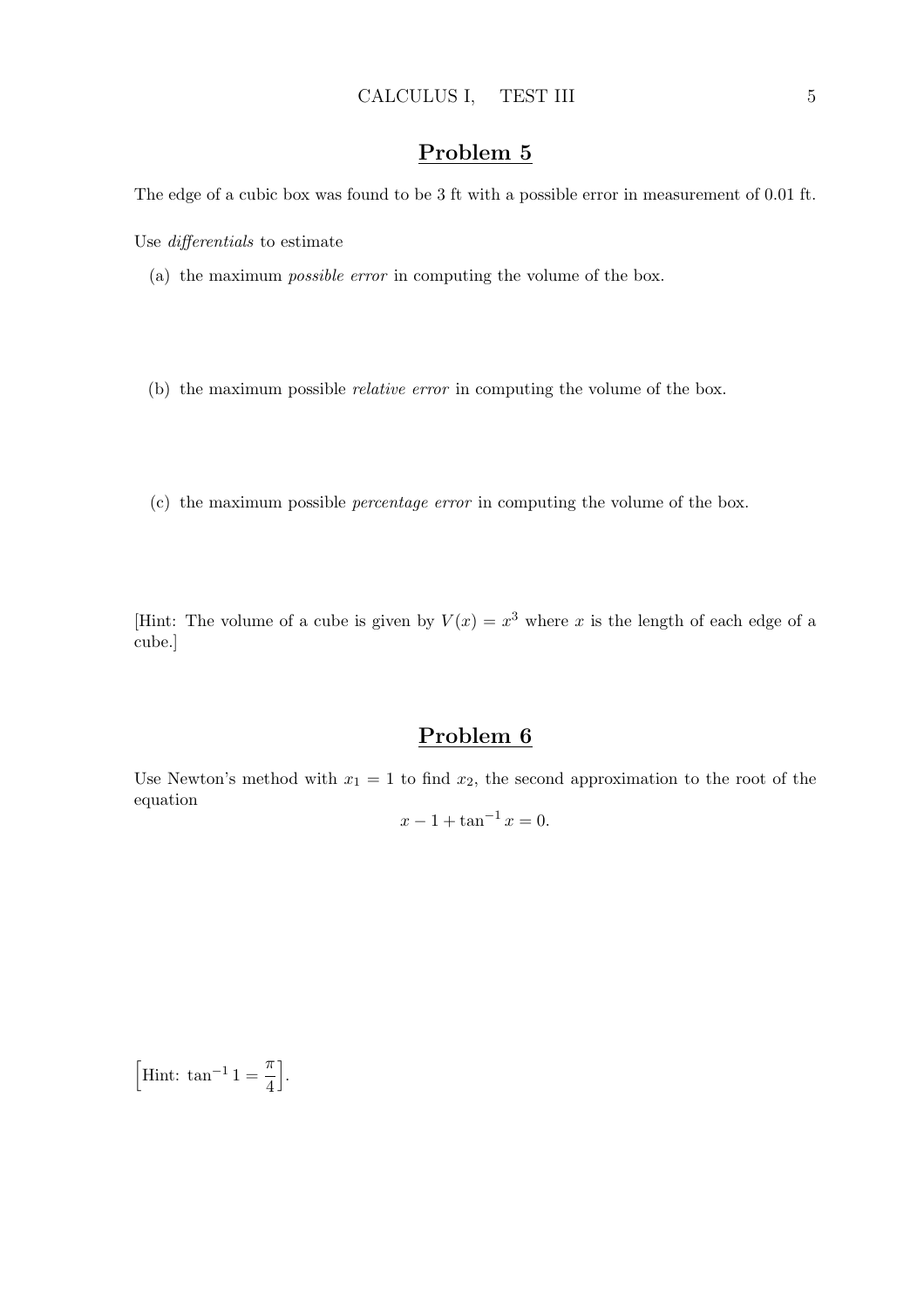A gun-boat fires a flare straight up into the air from the sea-level with an initial velocity of 64 ft/sec. It is know that the height of the flare at each time  $t$  is given by

$$
h(t) = 64t - 16t^2.
$$

(a) Find the velocity of the flare.

(b) Find the maximum height that the flare will reach.

# Problem 8

Consider the function

$$
f(x) = 2x^3 + 3x^2 - 12x + 1.
$$

- (a) Find the derivative  $f'(x)$ .
- (b) Find the critical numbers of the function  $y = f(x)$ .